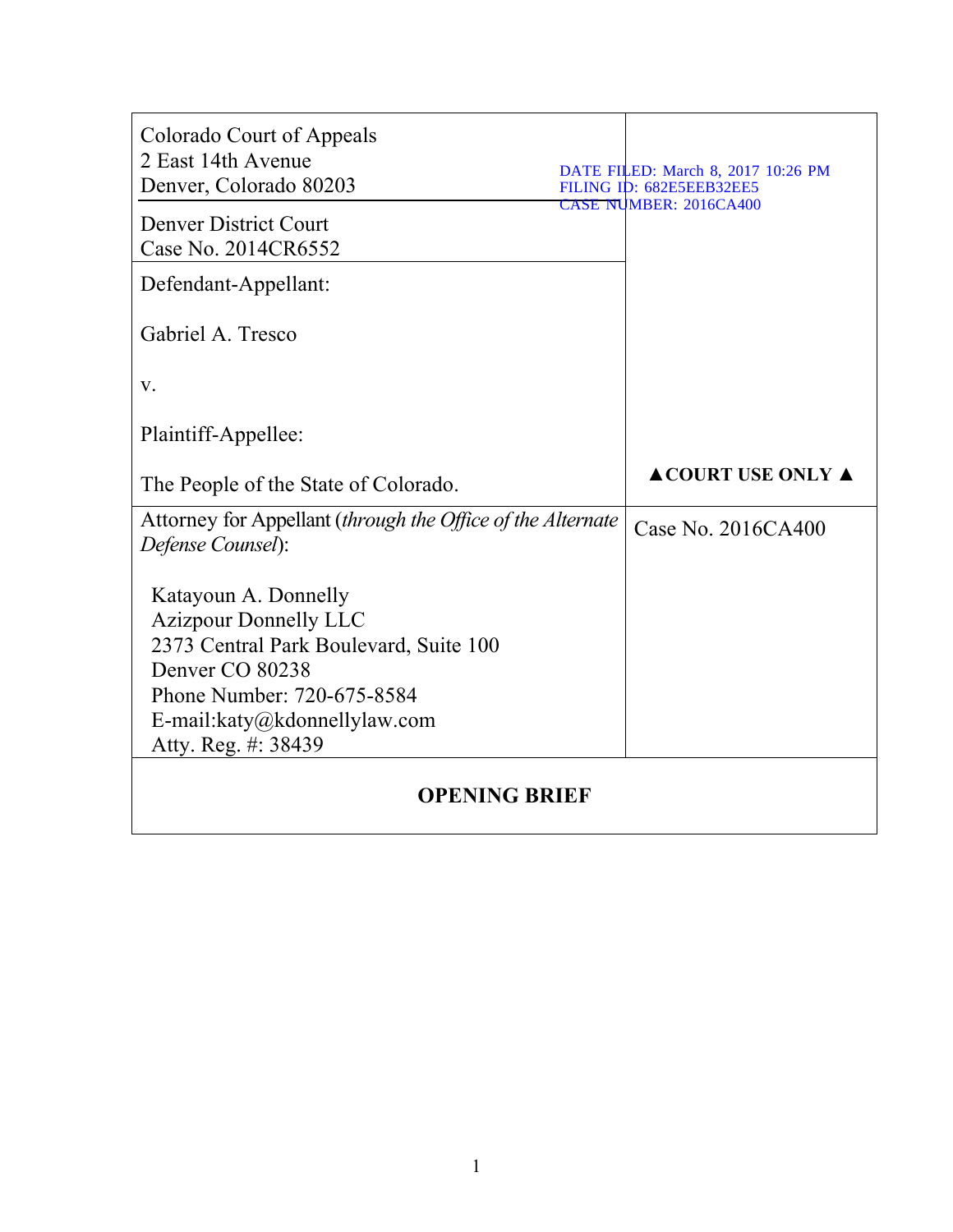## **CERTIFICATE OF COMPLIANCE WITH C.A.R. 28 AND 32**

Undersigned counsel certifies that this brief complies with all requirements of C.A.R. 28 and C.A.R. 32, including all formatting requirements set forth in these rules. Specifically, the undersigned certifies that:

The brief complies with C.A.R. 28(g).  $\boxtimes$  It contains 3,071 words.

*/s/ Katayoun A. Donnelly*

By: \_\_\_\_\_\_\_\_\_\_\_\_\_\_\_\_\_\_\_\_\_\_\_\_\_\_\_\_

Katayoun A. Donnelly, #38439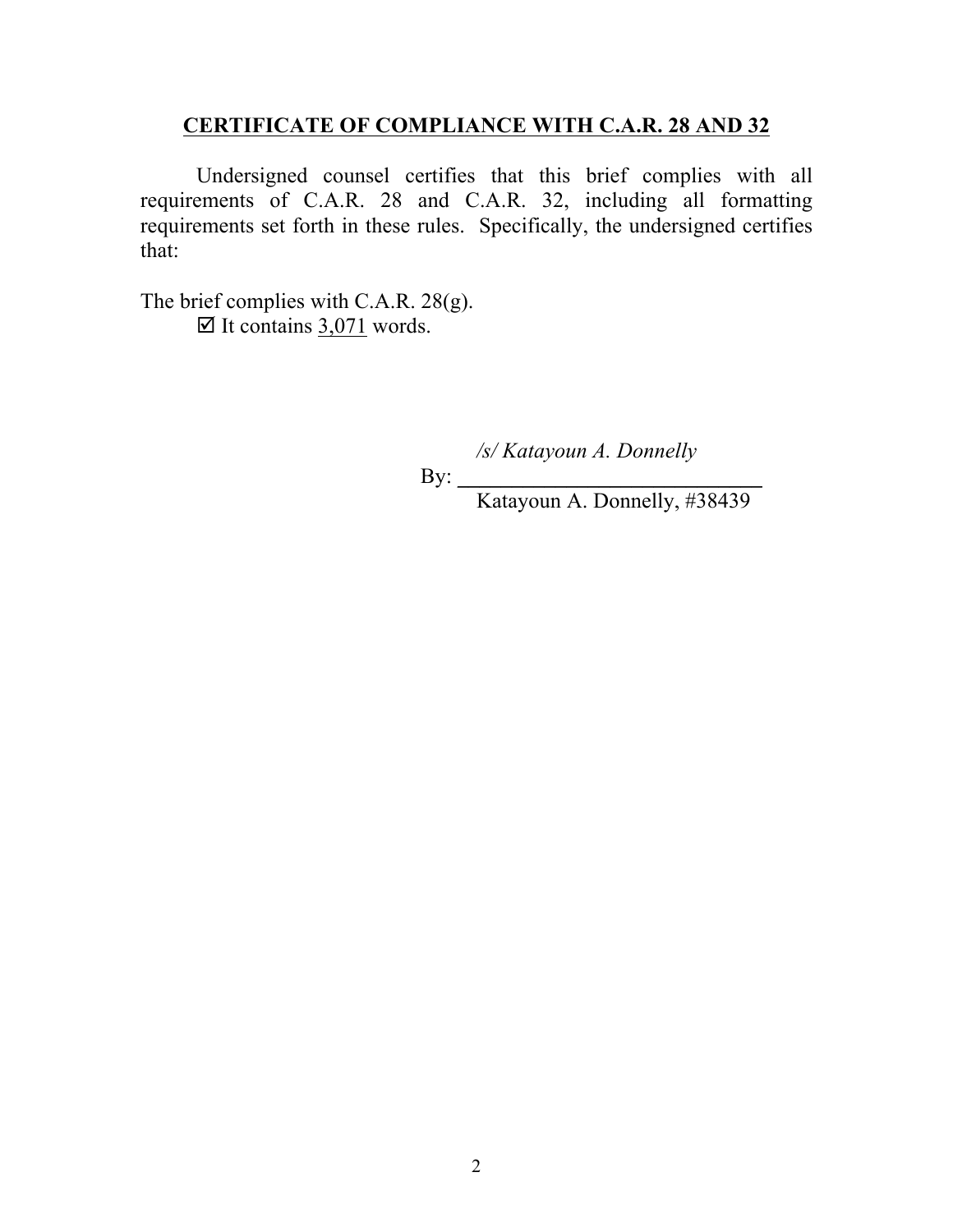# **TABLE OF CONTENTS**

| ARGUMENT                                               |  |
|--------------------------------------------------------|--|
| I. THE TRIAL COURT'S DENIAL OF MR. TRESCO OF HIS SIXTH |  |
| AMENDMENT RIGHT TO CHOICE OF COUNSEL WAS A             |  |
|                                                        |  |
|                                                        |  |
|                                                        |  |
| II. THE TRIAL COURT DEPRIVED MR. TRESCO OF HIS SIXTH   |  |
| AND FOURTEENTH AMENDMENTS AND DUE PROCESS RIGHT        |  |
| TO EFFECTIVELY CONFRONT THE EXPERT WITNESS AGAINST     |  |
| HIM WHEN IT ALLOWED AN EXPERT WHOSE SUMMARY OF         |  |
| OPINION HAD NOT BEEN DISCLOSED UPON MR. TRESCO'S       |  |
|                                                        |  |
| STANDARD OF REVIEW AND PRESERVATION  14                |  |
|                                                        |  |
| III. THE TRIAL COURT DEPRIVED MR. TRESCO OF HIS FIRST  |  |
| AND FOURTEENTH AMENDMENT RIGHTS TO FREEDOM OF          |  |
| BELIEF AND ASSOCIATION WHEN IT CONSIDERED THE          |  |
| EVIDENCE OF HIS UNRELATED AND REMOTE-IN-TIME GANG      |  |
|                                                        |  |
| STANDARD OF REVIEW AND PRESERVATION  17                |  |
|                                                        |  |
|                                                        |  |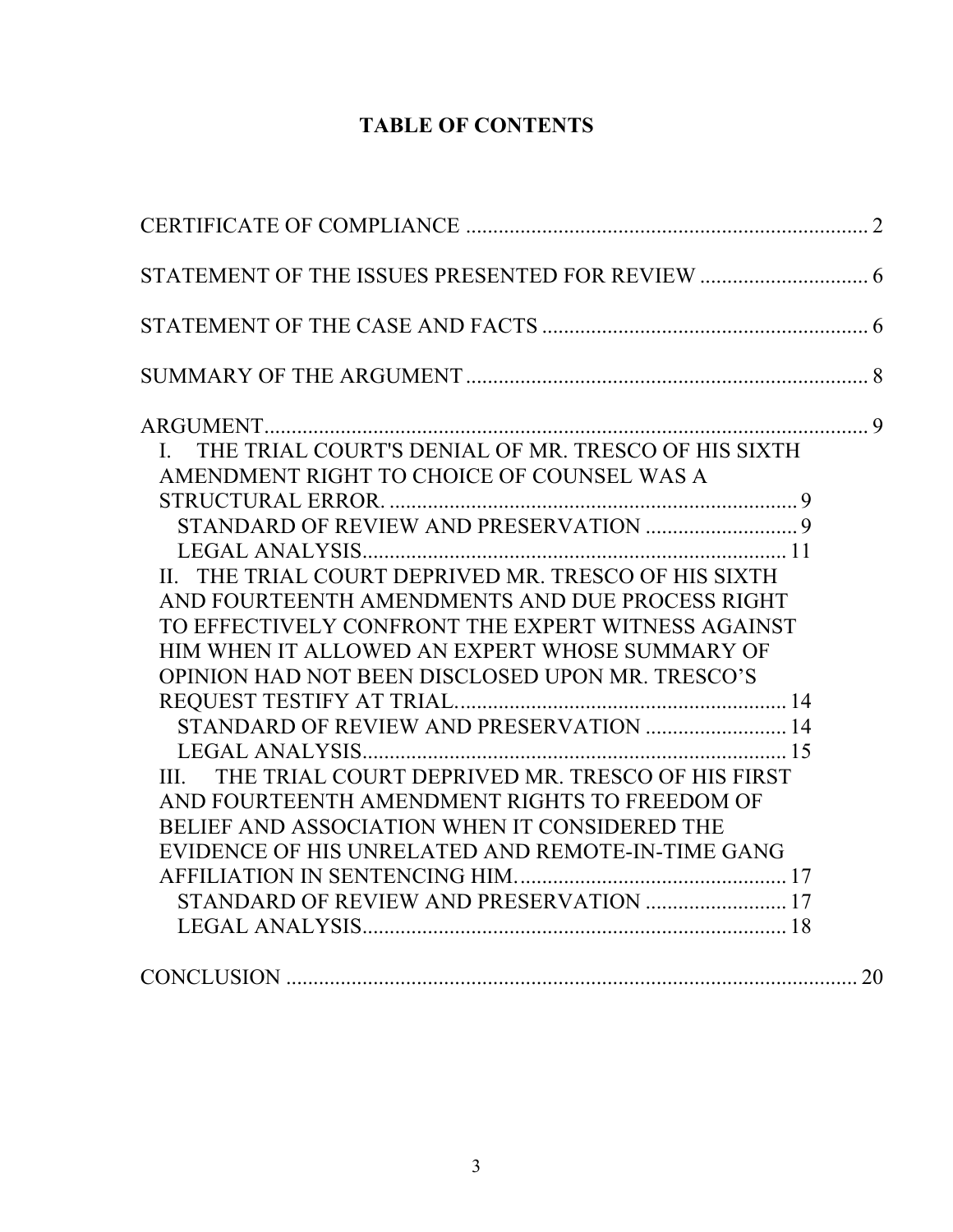# **TABLE OF AUTHORITIES**

## **CASES**

| Arizona v. Fulminante, 499 U.S. 279, 111 S.Ct. 1246, 113 L.Ed.2d 302       |    |
|----------------------------------------------------------------------------|----|
| $(1991); \dots$                                                            |    |
| Bates v. Little Rock, 361 U.S. 516, 80 S.Ct. 412, 4 L.Ed.2d 480 (1960)  20 |    |
|                                                                            |    |
|                                                                            |    |
| Bose Corp. v. Consumers Union of United States, Inc., 466 U.S. 485 (1984)  |    |
|                                                                            |    |
| Caplin & Drysdale, Chartered v. United States, 491 U.S. 617, 109 S.Ct.     |    |
| 2646, 105 L.Ed.2d 528 (1989)                                               |    |
| Crawford v. Washington, 541 U.S. 36, 124 S.Ct. 1354, 158 L.Ed.2d 177       |    |
|                                                                            | 16 |
| Dawson v. Delaware, 503 U.S. 159, 112 S.Ct. 1093, 117 L.Ed.2d 309 (1992)   |    |
|                                                                            |    |
| Fleming v. Jefferson County Sch. Dist., 298 F.3d 918 (10th Cir. 2002)  18  |    |
|                                                                            |    |
| Lewis v. Colorado Rockies Baseball Club, 941 P.2d 266 (Colo. 1997) 18      |    |
| NAACP v. Alabama ex rel. Patterson, 357 U.S. 449, 78 S.Ct. 1163, 2         |    |
| L.Ed.2d 1488 (1958)                                                        |    |
|                                                                            |    |
|                                                                            |    |
|                                                                            |    |
|                                                                            |    |
| Rodriguez v. Dist. Court, 719 P.2d 699 (Colo. 1986)  12, 13                |    |
| Schware v. Board of Bar Examiners of N.M., 353 U.S. 232, 77 S.Ct. 752,     |    |
| 1 L.Ed.2d 796 (1957)                                                       |    |
| Snyder v. Murray City Corp., 159 F.3d 1227 (10th Cir. 1998)  18            |    |
| Sullivan v. Louisiana, 508 U.S. 275, 113 S.Ct. 2078, 124 L.Ed.2d 182       |    |
|                                                                            |    |
|                                                                            |    |
| United States v. Bender, 539 F.3d 449 (7th Cir. 2008)  15                  |    |
| United States v. Brown, 785 F.3d 1337 (9th Cir. 2015)  14                  |    |
|                                                                            |    |
| United States v. Gonzalez-Lopez, 548 U.S. 140, 126 S. Ct. 2557, 165 L. Ed. |    |
|                                                                            |    |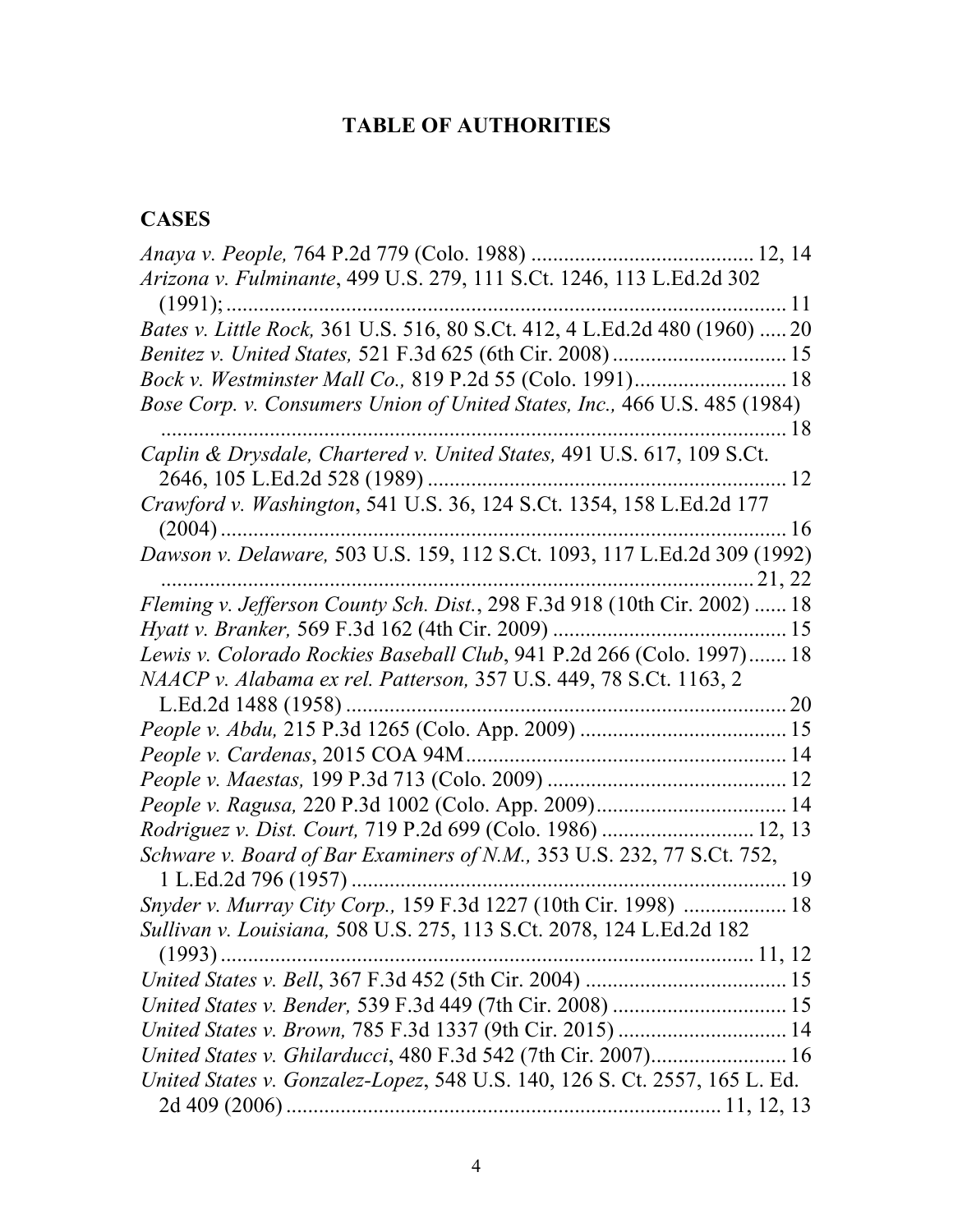| United States v. McKeighan, 685 F.3d 956 (10th Cir. 2012)  14              |  |
|----------------------------------------------------------------------------|--|
|                                                                            |  |
|                                                                            |  |
| United States v. Owens, 484 U.S. 554, 108 S.Ct. 838, 98 L.Ed.2d 951 (1988) |  |
|                                                                            |  |
| United States v. Rosario Fuentez, 231 F.3d 700 (10th Cir. 2000) 18         |  |
| United States v. Sanchez Guerrero, 546 F.3d 328 (5th Cir. 2008) 15         |  |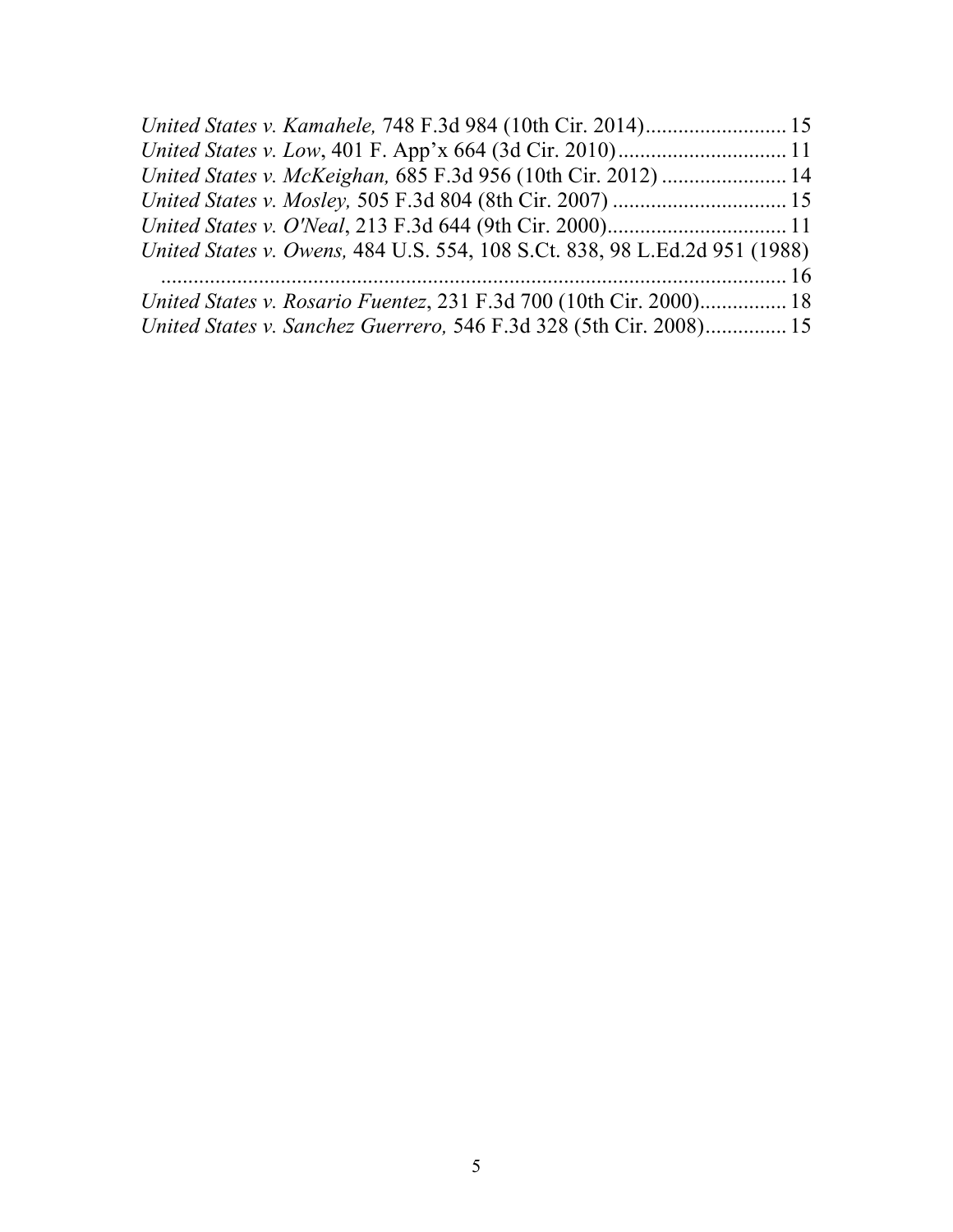#### **STATEMENT OF THE ISSUES PRESENTED FOR REVIEW**

- 1. Whether the trial court deprived Mr. Tresco of his Sixth Amendment right when it wrongfully denied his request to exercise the constitutional right to choose his counsel?
- 2. Whether the trial court deprived Mr. Tresco of his Sixth and Fourteenth Amendments and due process rights to effectively confront a witness against him when it allowed an expert to testify at the trial whose summary of opinion had not been disclosed upon Mr. Tresco's request?
- 3. Whether the trial court deprived Mr. Tresco of his First and Fourteenth Amendment rights to freedom of belief and association when it considered the evidence of his unrelated remote-in-time gang affiliation in sentencing him?

## **STATEMENT OF THE CASE AND FACTS**

Gabriel Tresco proposed to the girl of his dreams at a bar. (R. Tr. [ $1/22/16$ ], p. 29.) The same night, in the same bar, he observed a man grope her. (*Id*.) He punched that man in the parking lot of the bar. (*Id*.) He was charged with assault in the second degree. (R. CF., p. 10.) The Office of Public Defender (PD) represented Mr. Tresco.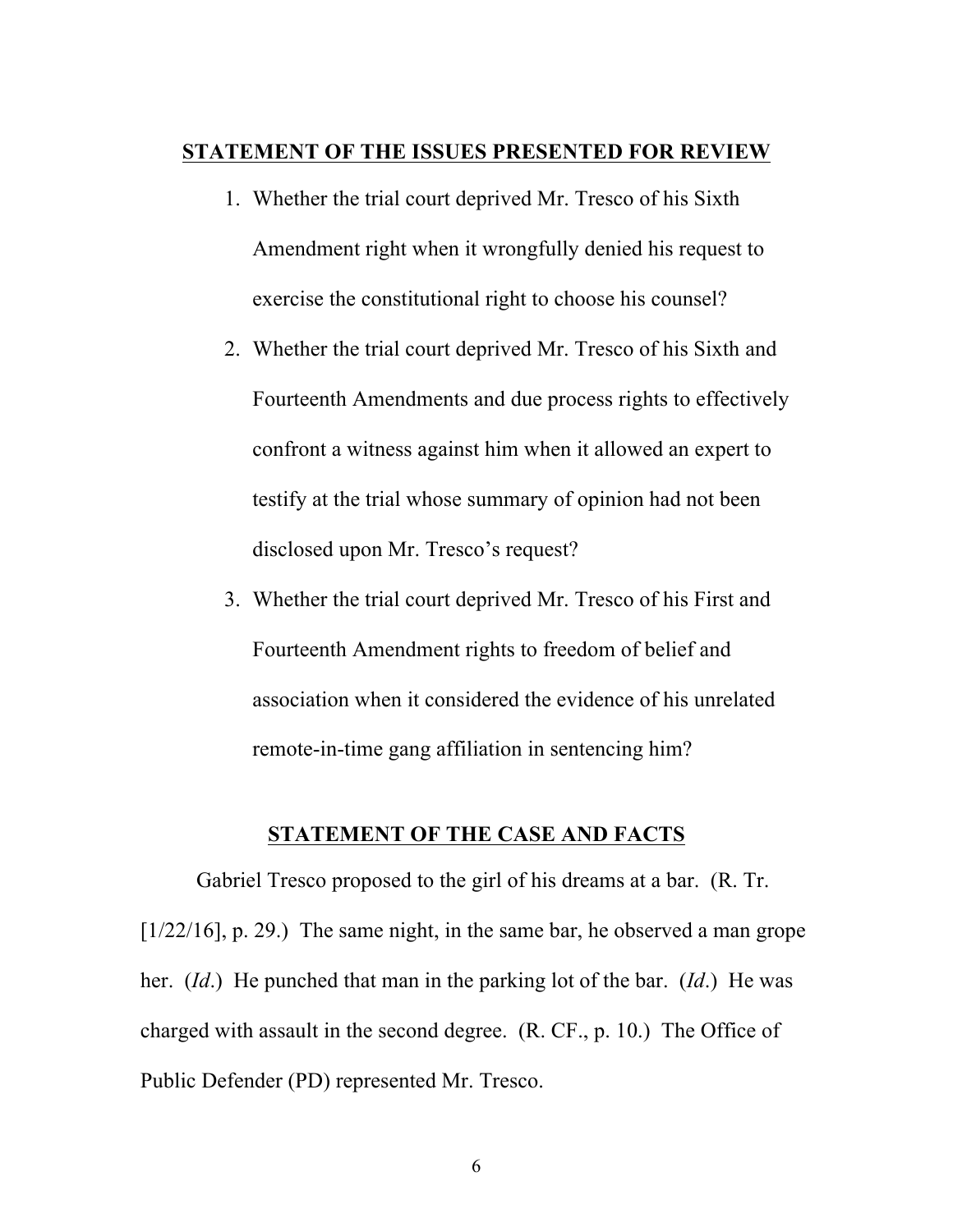On the day of trial, before the jury selection began, Mr. Tresco approached the court with his complaints to the Office of Attorney Regulation against the PD and DA and asserted his constitutional right to counsel of choice. (*Id.*, pp. 35-6.) The trial court, without any inquiry or explanation, denied Mr. Tresco's request to be represented by an attorney he trusted at a trial that exposed him to a five- to sixteen-year Department of Corrections sentence. (*Id*., p. 36, ll. 12-24; p. 10, ll. 1-2.)

Later that day, the trial court allowed testimony of the prosecution's expert witness, even though the prosecution had failed to disclose the expert's reports, which the PD had requested. (R. Tr. [12/1/15 pm], pp. 12- 22.) The PD objected that this testimony on the dispositive issue of serious bodily injury in a second degree assault case violated Mr. Tresco's constitutional rights under the confrontation clause because, in the absence of timely disclosure of the expert report, the PD was not able to prepare properly for trial, prepare a meaningful cross-examination, or decide whether to hire an expert to confront those opinions. (*Id*.) The trial court overruled the objection and allowed the expert to testify. (*Id*., p. 122.) The jury found Mr. Tresco guilty of second-degree assault. (R. Tr. [12/2/15], p. 178, ll. 20-2.)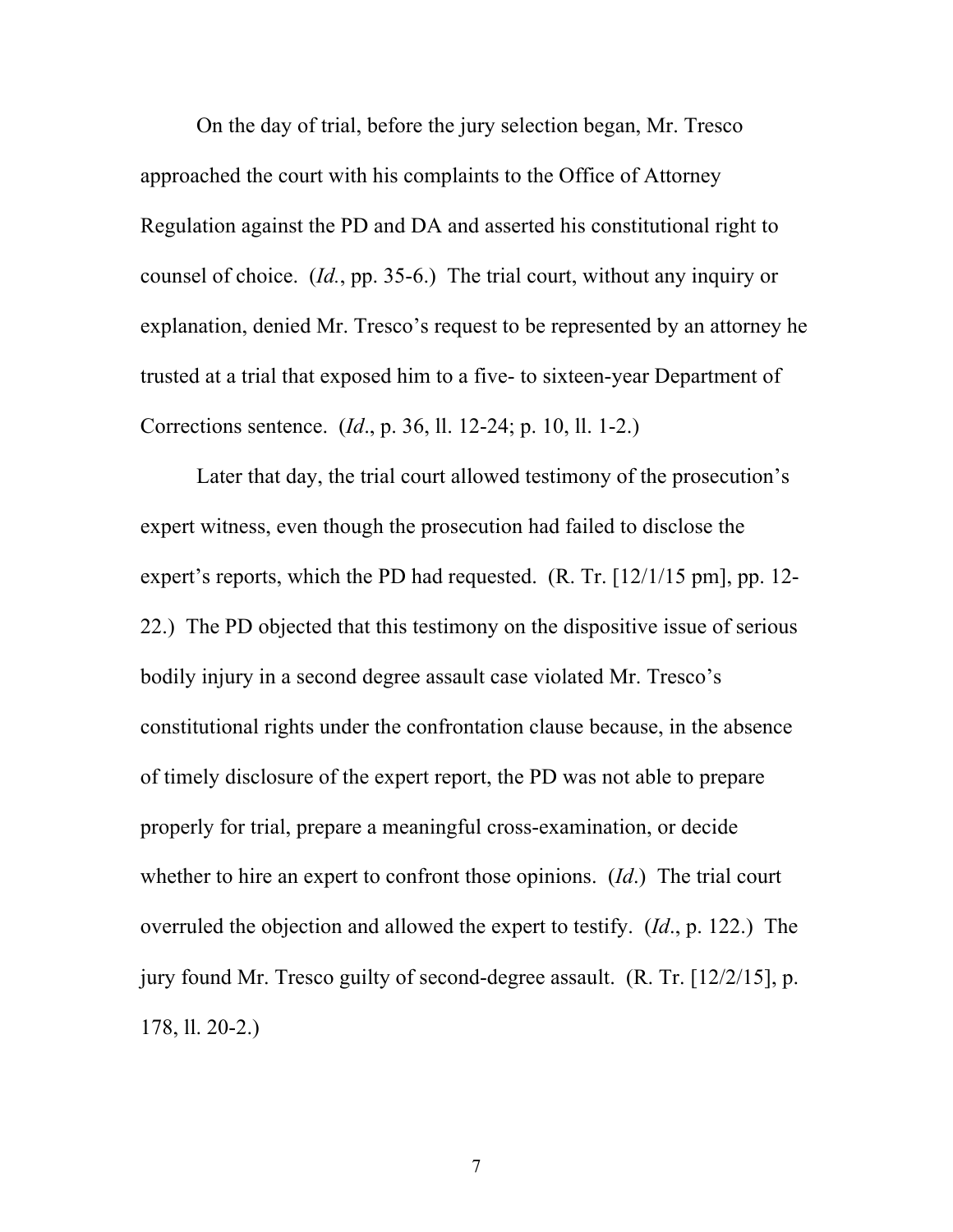During the sentencing hearing, the prosecution introduced a documentary (*Gangland*) regarding Mr. Tresco's gang affiliations – which occurred many years prior to the incident and were entirely unrelated to the facts of the case presented to the jury. (R. Tr. [1/22/16], p. 3.) The PD objected. (*Id*., p. 3, l. 7; p. 4, ll. 17-19.) The trial court overruled the objection and took the past gang affiliation into consideration in sentencing Mr. Tresco to eight years in the Department of Corrections. (R. Tr.  $[1/22/16]$ , pp. 4-5, 37.) This direct appeal follows.

## **SUMMARY OF THE ARGUMENT**

In addressing Mr. Tresco's constitutional rights, the trial court made three mistakes, each of which is a reversible error.

First, every criminal defendant has a fundamental constitutional right to be represented by a counsel (s)he trusts. Wrongful denial of this right is a structural error. The trial court wrongfully deprived Mr. Tresco of this right when, without inquiry or explanation, it denied his request to exercise his right to counsel of choice. This wrongful depravation must be reversed.

Second, the trial court violated Mr. Tresco's constitutional rights under the Confrontation Clause when it allowed the prosecution's expert to testify about an area not disclosed to Mr. Tresco. In allowing the prosecution to introduce to the jurors a completely new area of expert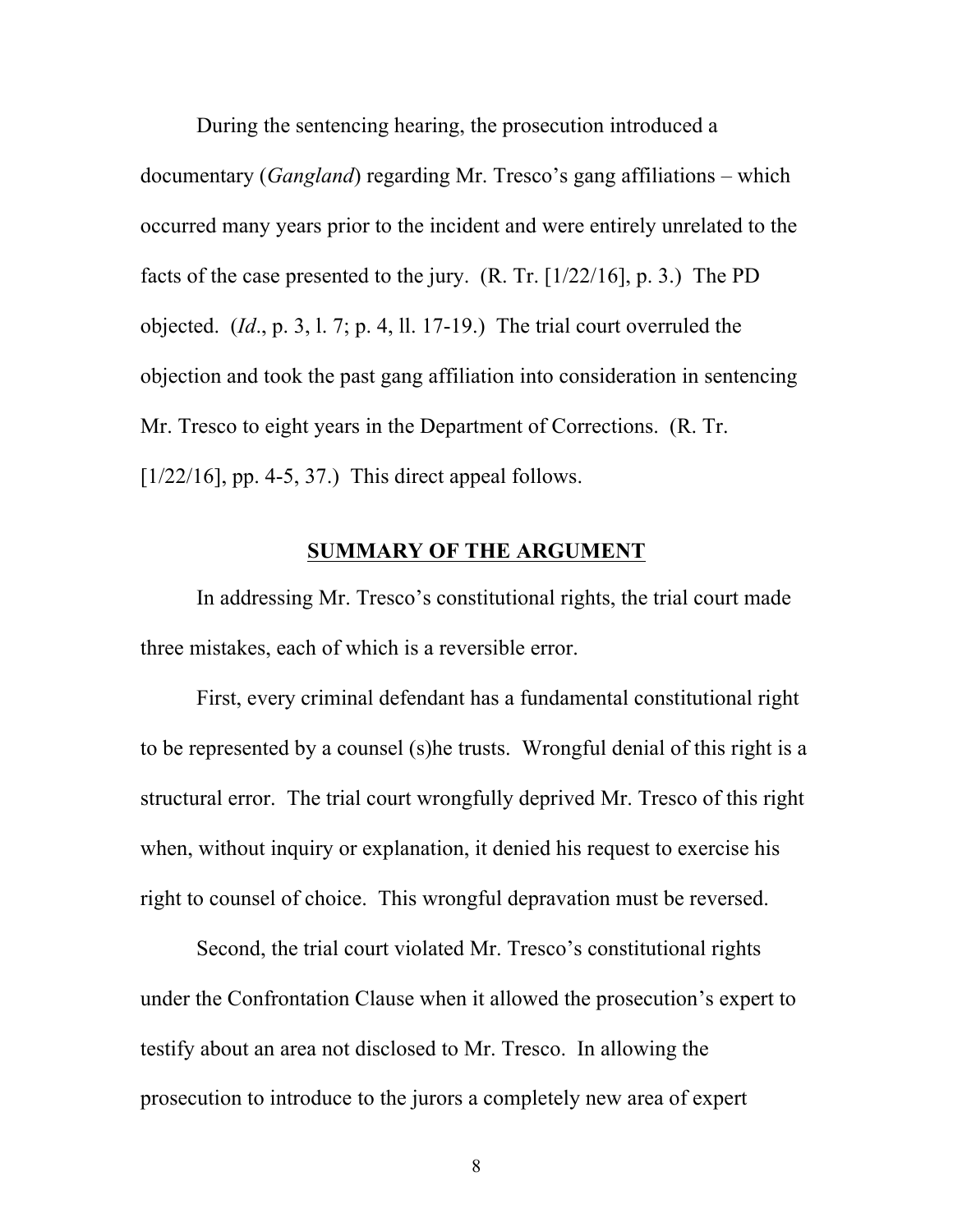testimony, the trial court deprived Mr. Tresco, among other things, of the right to prepare for trial, decide whether he needed an expert to counter the prosecution's expert, reconsider his trial strategy, and effectively crossexamine the expert.

Finally, even though the trial in 2015 and sentencing in 2016 involved no allegations regarding any gang-related activity or Mr. Tresco's involvement with a gang, the prosecution sought the trial court's permission to introduce a video of his 2009 gang-related activities at the hearing. The trial court, over Mr. Tresco's objection, relied on this irrelevant video in sentencing Mr. Tresco to eight years at the Department of Corrections for punching the man who groped the woman who is now his wife. The trial court's decision violated Mr. Tresco's First and Fourteenth Amendment rights and must be reversed.

#### **ARGUMENT**

## *I. The trial court's denial of Mr. Tresco's Sixth Amendment right to choice of counsel was a structural error.*

#### **Standard of Review and Preservation**

The question of whether the trial court violated Mr. Tresco's Sixth Amendment right to choice of counsel is a question of law that should be reviewed *de novo*. *See, e.g., United States v. O'Neal*, 213 F.3d 644 (9th Cir.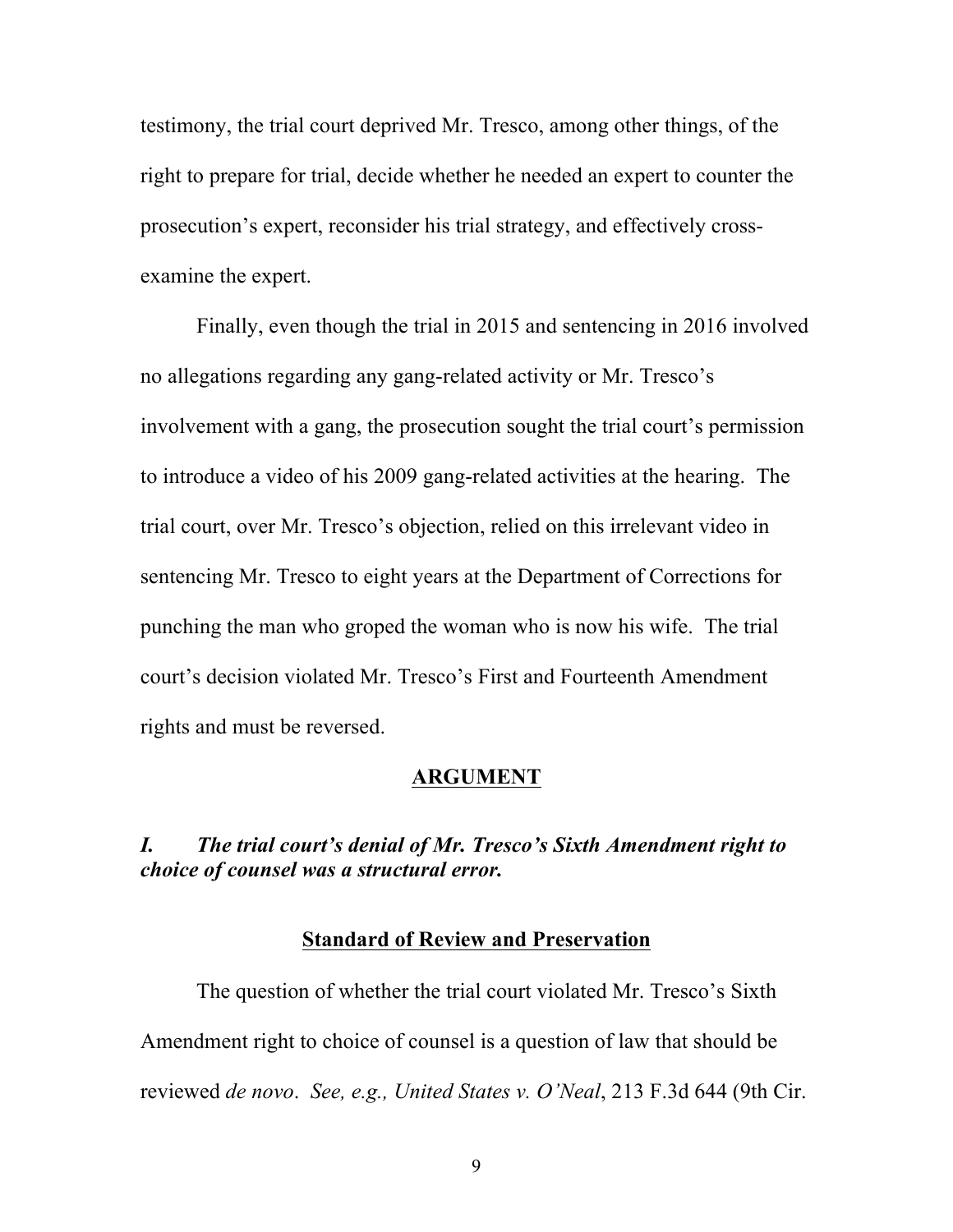2000) (*de novo* review of Sixth Amendment claim); *United States v. Low*,

401 F. App'x 664, 670 (3d Cir. 2010) (same).

*Structural Errors*

The United States Supreme Court has

divided constitutional errors into two classes. The first we called "trial error," because the errors occurred during presentation of the case to the jury and their effect may be quantitatively assessed in the context of other evidence presented in order to determine whether they were harmless beyond a reasonable doubt. These include most constitutional errors. The second class of constitutional error we called "structural defects." These defy analysis by "harmless-error" standards because they affect the framework within which the trial proceeds, and are not simply an error in the trial process itself.

*United States v. Gonzalez-Lopez*, 548 U.S. 140, 148-50, 126 S. Ct.

2557, 2563-64, 165 L. Ed. 2d 409 (2006) (internal citations quotation marks and brackets omitted). Structural errors are not amenable to either a harmless or a plain error analysis because such errors affect "the framework within which the trial proceeds," and are not errors in the trial process itself. *Arizona v. Fulminante*, 499 U.S. 279, 310, 111 S.Ct. 1246, 113 L.Ed.2d 302 (1991); *Sullivan v. Louisiana,* 508 U.S. 275, 282, 113 S.Ct. 2078, 124 L.Ed.2d 182 (1993). Because the consequences of a structural error are

necessarily unquantifiable and indeterminate, it renders the entire proceeding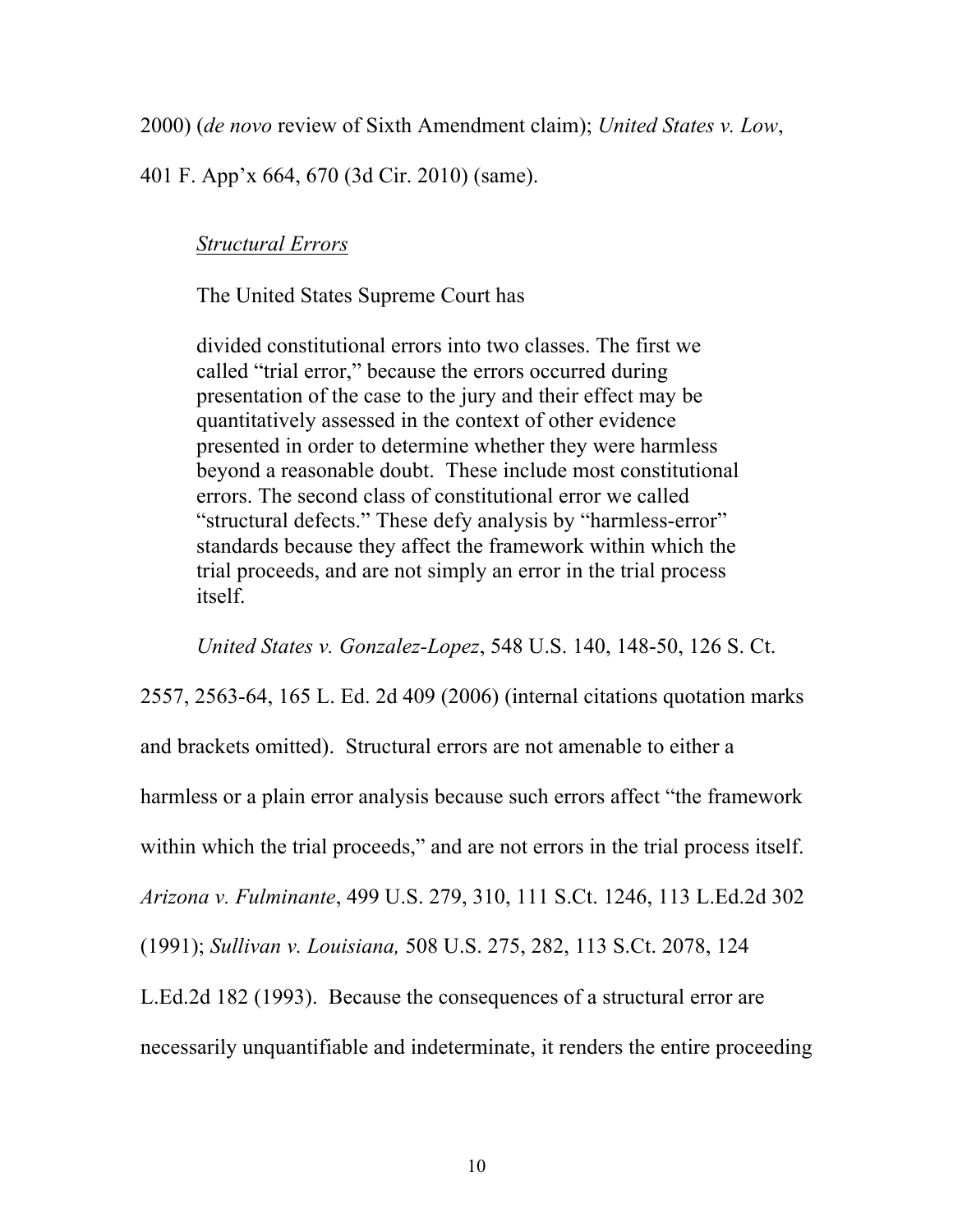fundamentally unfair and warrants automatic reversal. *See Sullivan,* 508 U.S. at 281-82, 113 S.Ct. at 2082-83.

Mr. Tresco preserved this issue by asserting his Sixth Amendment right before the jury selection proceeding started. (R. Tr. [12/1/15 am], pp.  $35-6.$ 

#### **Legal Analysis**

A criminal defendant's right to choose his counsel is central to our adversarial judicial system and protected by the Sixth Amendment. *Gonzalez–Lopez,* 548 U.S. at 144; *People v. Maestas,* 199 P.3d 713, 716 (Colo. 2009). The Sixth Amendment commands "that a particular guarantee of fairness be provided—to wit, that the accused be defended by the counsel he believes to be best." *Gonzalez-Lopez*, 548 U.S. at 146, 126 S. Ct. at 2562. This constitutional guarantee "'reflects the substantial interest of a defendant in retaining the freedom to select an attorney the defendant trusts and in whom the defendant has confidence.'" *Anaya v. People,* 764 P.2d 779, 781 (Colo. 1988) (quoting *Rodriguez v. Dist. Court,* 719 P.2d 699, 705 (Colo. 1986)); *Caplin & Drysdale, Chartered v. United States,* 491 U.S. 617, 624– 625, 109 S.Ct. 2646, 105 L.Ed.2d 528 (1989) ("[T]he Sixth Amendment guarantees a defendant the right to be represented by an otherwise qualified attorney whom that defendant can afford to hire, or who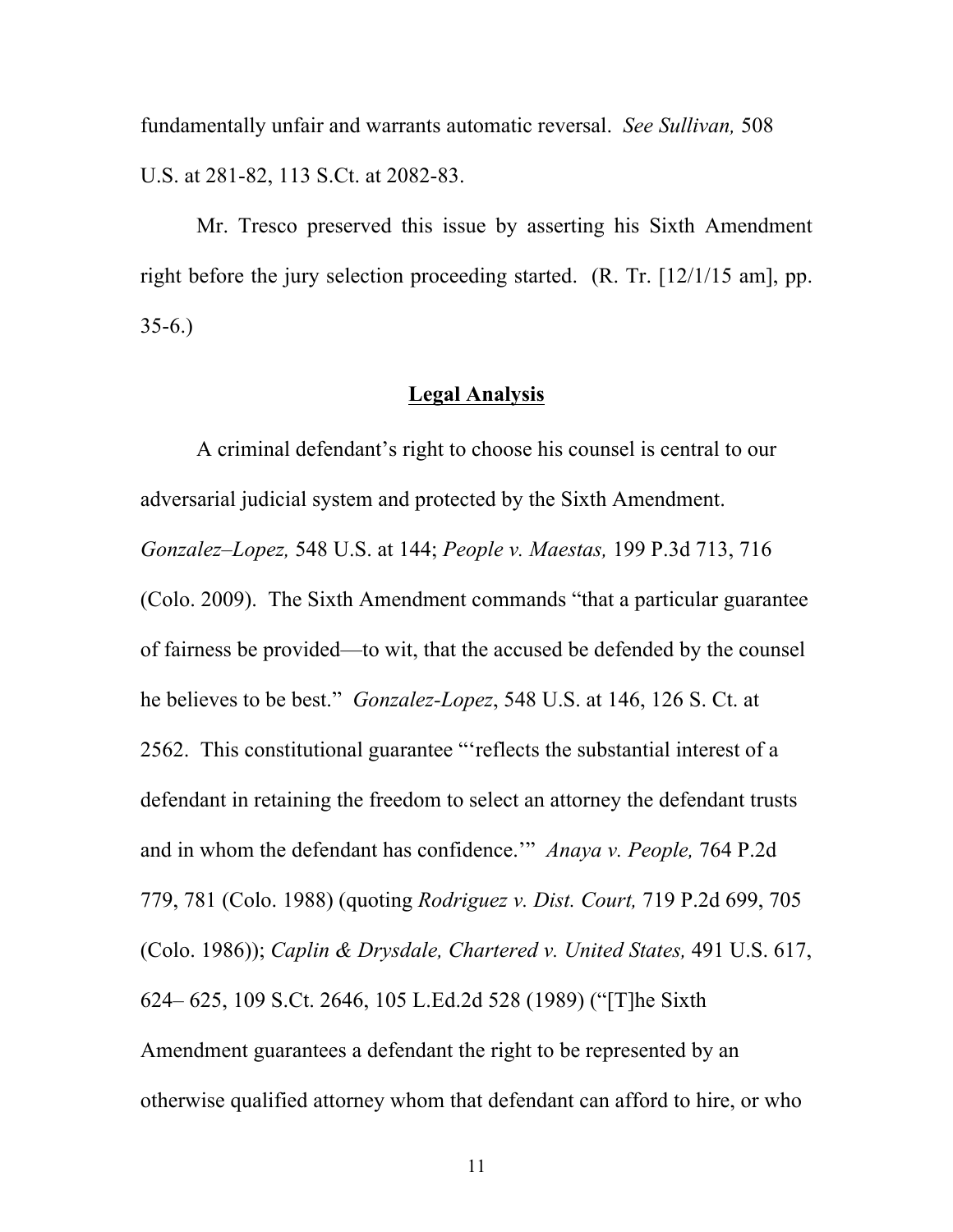is willing to represent the defendant even though he is without funds."). As such, the defendant's choice of counsel is "entitled to great deference." *Rodriguez,* 719 P.2d at 705.

Before the trial court started the jury selection process, Mr. Tresco brought to the trial court's attention his complaints to the Office of Attorney Regulation against the PD and the DA and asserted his constitutional right to choice of counsel. (R. Tr. [12/1/15 am], pp. 35-6.) The trial court, however, wrongfully (without any explanation or inquiry regarding either the counsel Mr. Tresco had or the one he wanted to have) denied Mr. Tresco's request and proceeded to trial, depriving him of this constitutional right to be represented by a counsel he trusted and in whom he had confidence.

This wrongful denial of Mr. Tresco's right to counsel of choice is a structural error – not subject to harmless error analysis or a requirement to show prejudice – and must be reversed. *Gonzalez–Lopez*, 548 U.S. at 150, 126 S.Ct. 2557 ("We have little trouble concluding that **erroneous deprivation of the right to counsel of choice**, 'with consequences that are necessarily unquantifiable and indeterminate, **unquestionably qualifies as "structural error."**'" (emphasis added) (quoting *Sullivan,* 508 U.S. at 282)); *id.,* 548 U.S. at 146, 126 S. Ct. at 2562 (when the "right was violated because the deprivation of counsel was erroneous. No additional showing of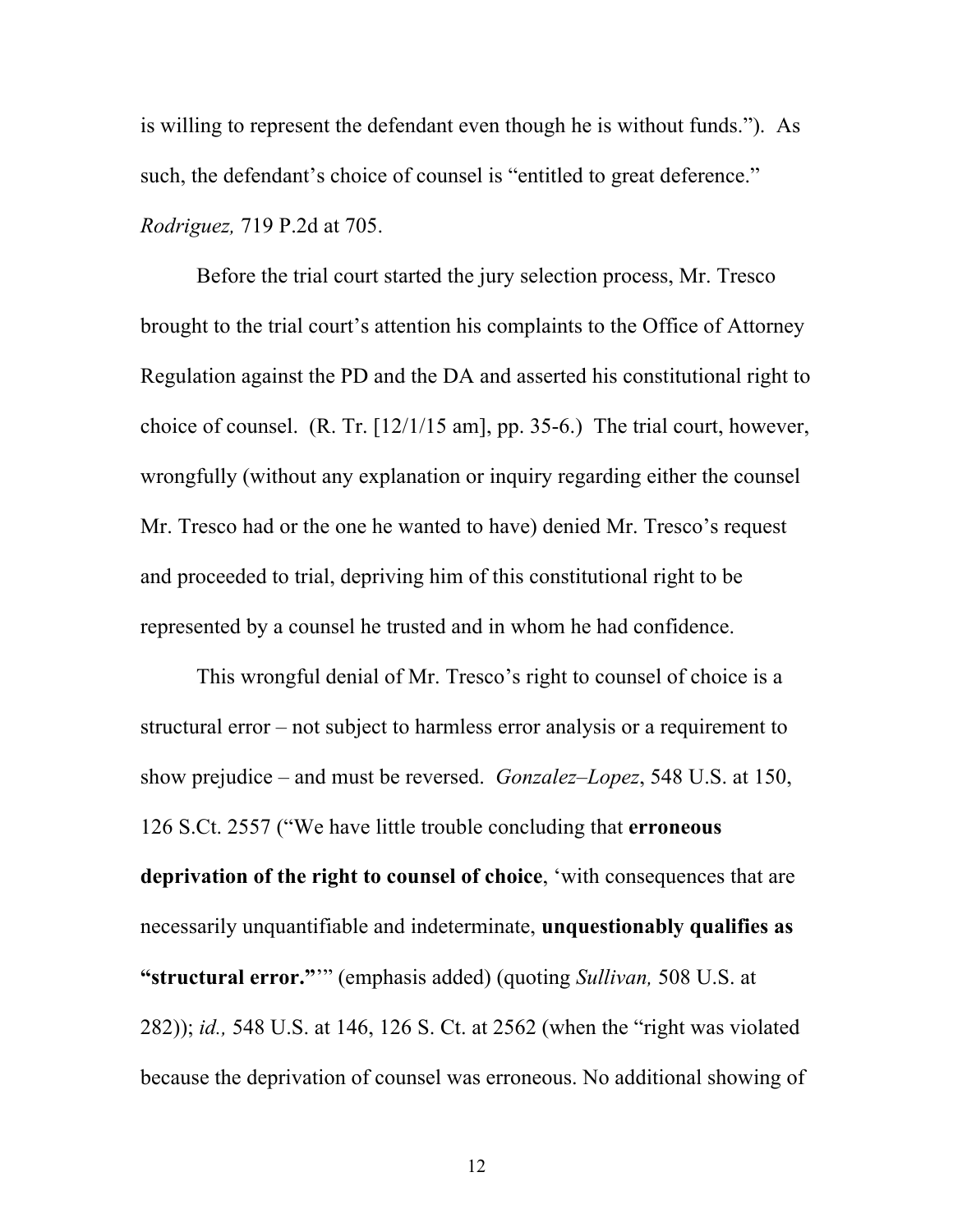prejudice is required to make the violation 'complete.'"); *see also Anaya*, 764 P.2d at 783 ("[T]here is no way to know whether the character of the proceedings would have changed, whether counsel would have made different decisions, or whether the defense strategy would have been different if [counsel of choice] had represented [the defendant]. Under these circumstances, prejudice to the defendant is assumed without the necessity of showing specific prejudice." (citation and internal quotation marks omitted)); *People v. Cardenas*, 2015 COA 94M, ¶ 19, *as modified on denial of reh'g* (Aug. 13, 2015) (collecting cases) (citing *People v. Ragusa,* 220 P.3d 1002, 1010 (Colo. App. 2009) ("The denial of a defendant's constitutional right to counsel of his or her choice is structural error."); *United States v. Brown,* 785 F.3d 1337, 1350 (9th Cir. 2015) ("The denial of a defendant's right to counsel of choice is a structural error, requiring that convictions be vacated even without a showing of prejudice."); *United States v. McKeighan,* 685 F.3d 956, 966 (10th Cir. 2012) ("If a defendant is wrongly denied his counsel of choice, no showing of prejudice is necessary to establish constitutional error. Such a deprivation is structural error and is complete when the defendant is erroneously prevented from being represented by the lawyer he wants, regardless of the quality of representation he received." (citations and internal quotation marks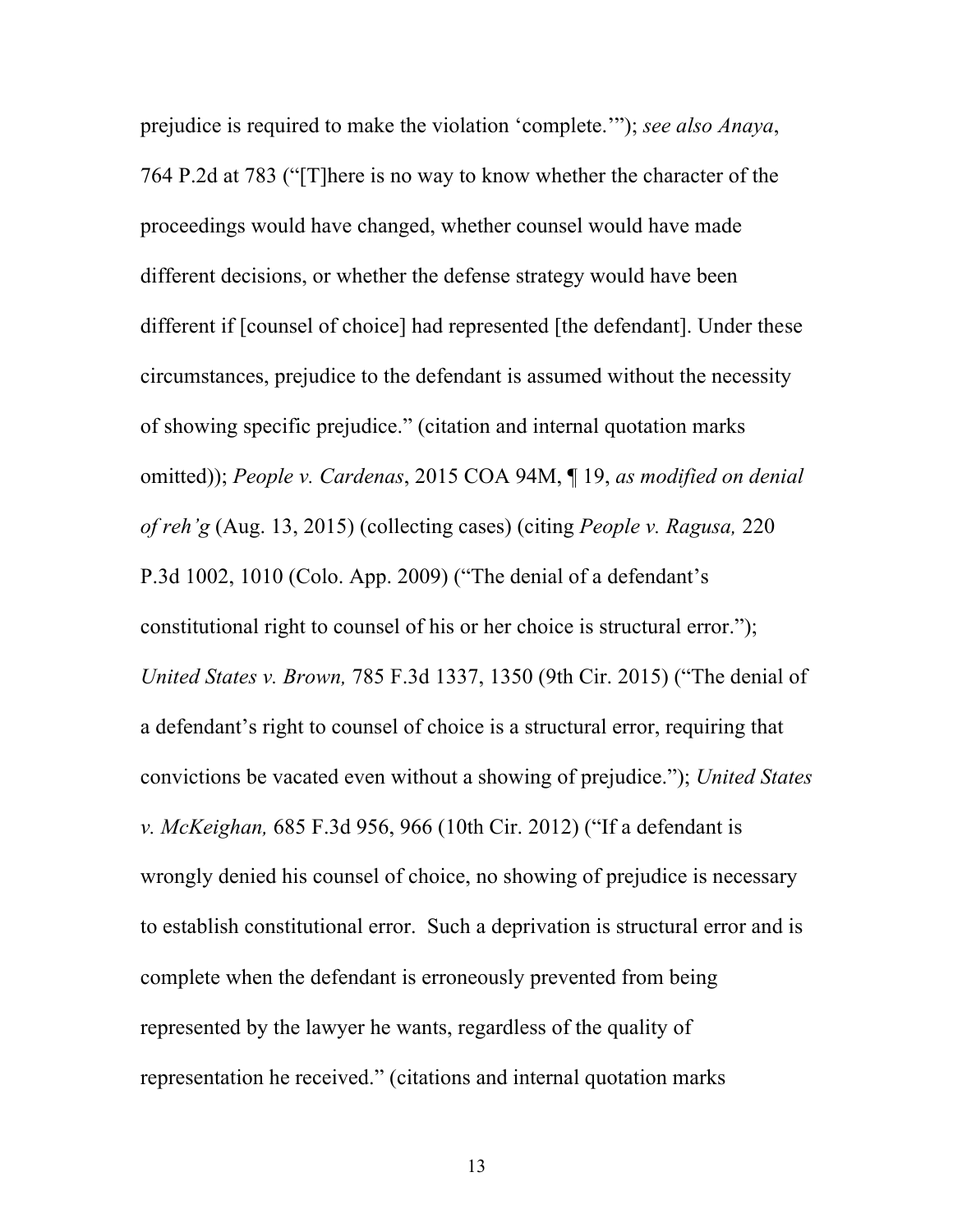omitted)); *Hyatt v. Branker,* 569 F.3d 162, 172 (4th Cir. 2009) (same);

*United States v. Bender,* 539 F.3d 449, 454 (7th Cir. 2008) (same); *Benitez v.* 

*United States,* 521 F.3d 625, 630 (6th Cir. 2008); *United States v. Sanchez* 

*Guerrero,* 546 F.3d 328, 332 (5th Cir. 2008) (same); *United States v.* 

*Mosley,* 505 F.3d 804, 811 (8th Cir. 2007) (same)).

## *II. The trial court deprived Mr. Tresco of his Sixth and Fourteenth Amendments and due process rights to effectively confront the expert witness against him when it allowed an expert whose summary of opinion had not been disclosed upon Mr. Tresco's request testify at trial.*

#### **Standard of Review and Preservation**

The Court of Appeals reviews claims of error involving the Confrontation and Due Process Clauses *de novo*. *United States v. Kamahele,* 748 F.3d 984, 997 & n. 4 (10th Cir. 2014) (*de novo* review of Confrontation Clause claims); *People v. Abdu,* 215 P.3d 1265, 1270 (Colo. App. 2009) (*de novo* review of Due Process claims). "Whether the admission of objected-to evidence under Rule[s] . . . [of] Evidence, was proper is a mixed question of law and fact; the factual determinations are reviewed for clear error and the legal issues are reviewed *de novo*." *United States v. Bell*, 367 F.3d 452, 465 (5th Cir. 2004).

"The complete denial of access to an area properly subject to crossexamination infringes on the Sixth Amendment right of confrontation, and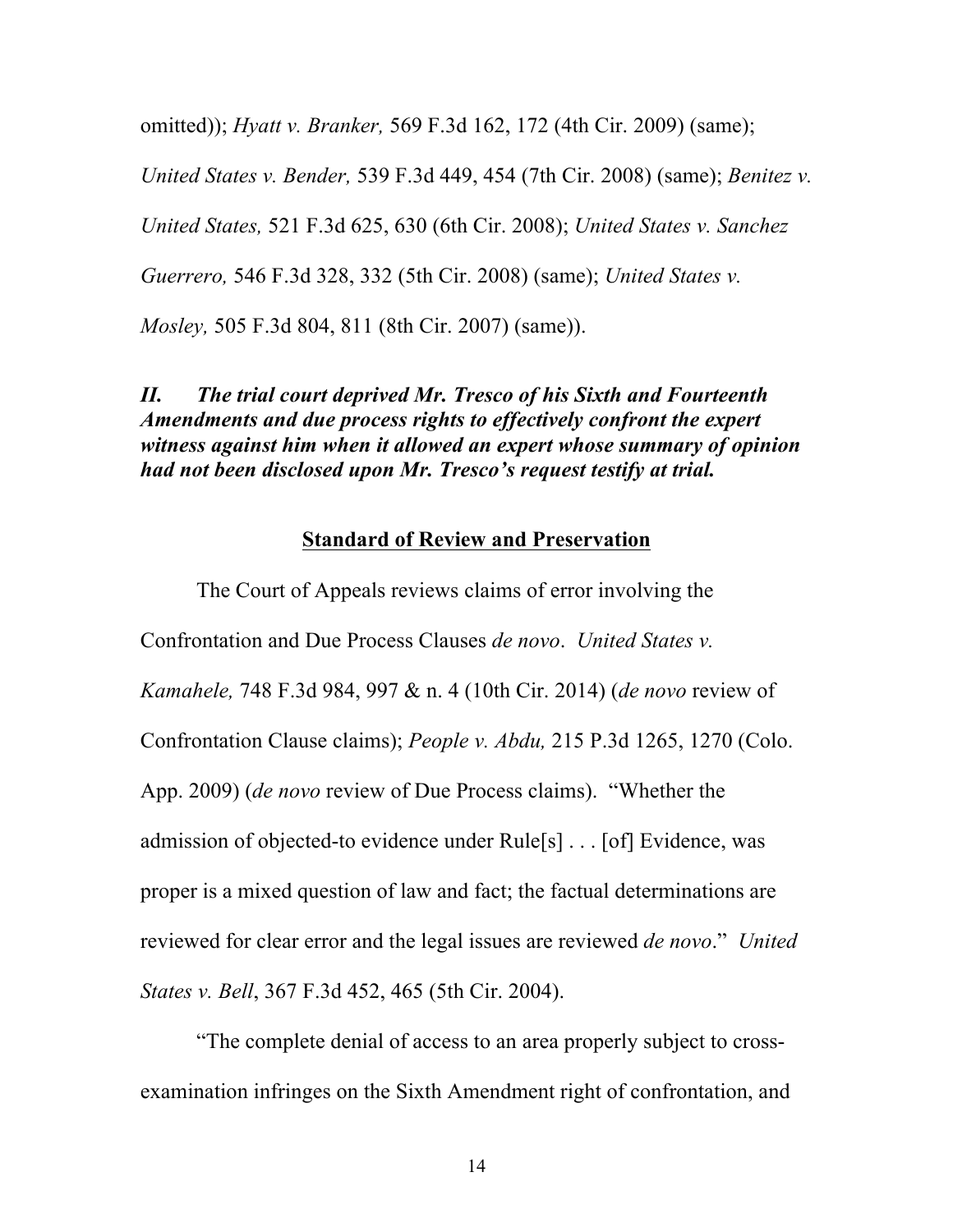constitutes reversible error." *United States v. Rosario Fuentez,* 231 F.3d 700, 704 (10th Cir. 2000); *see also People v. Sisneros*, 44 Colo. App. 65, 66, 606 P.2d 1317, 1318 (1980).

Mr. Tresco preserved this issue when he objected to the introduction of the expert's testimony. (R. Tr. [12/1/15 pm], p. 120, ll. 22-4.)

## **Legal Analysis**

In all state and federal criminal prosecutions, the accused has a right, guaranteed by the Sixth and Fourteenth Amendments to the United States Constitution, "to be confronted with the witnesses against him." U.S. Const. amends. VI, XIV; *Crawford v. Washington*, 541 U.S. 36, 42, 124 S.Ct. 1354, 1359, 158 L.Ed.2d 177 (2004).

The Confrontation Clause gives every accused person the right "to be confronted with the witnesses against him." U.S. Const. amend. VI. "That right is realized by affording defendants *an opportunity for effective crossexamination*." *United States v. Ghilarducci*, 480 F.3d 542, 548 (7th Cir. 2007) (emphasis added) (citing *Crawford*, 541 U.S. at 61; *United States v. Owens,* 484 U.S. 554, 557, 108 S.Ct. 838, 98 L.Ed.2d 951 (1988)). This in turn requires proper disclosure of anticipated expert testimony that has been requested by defense.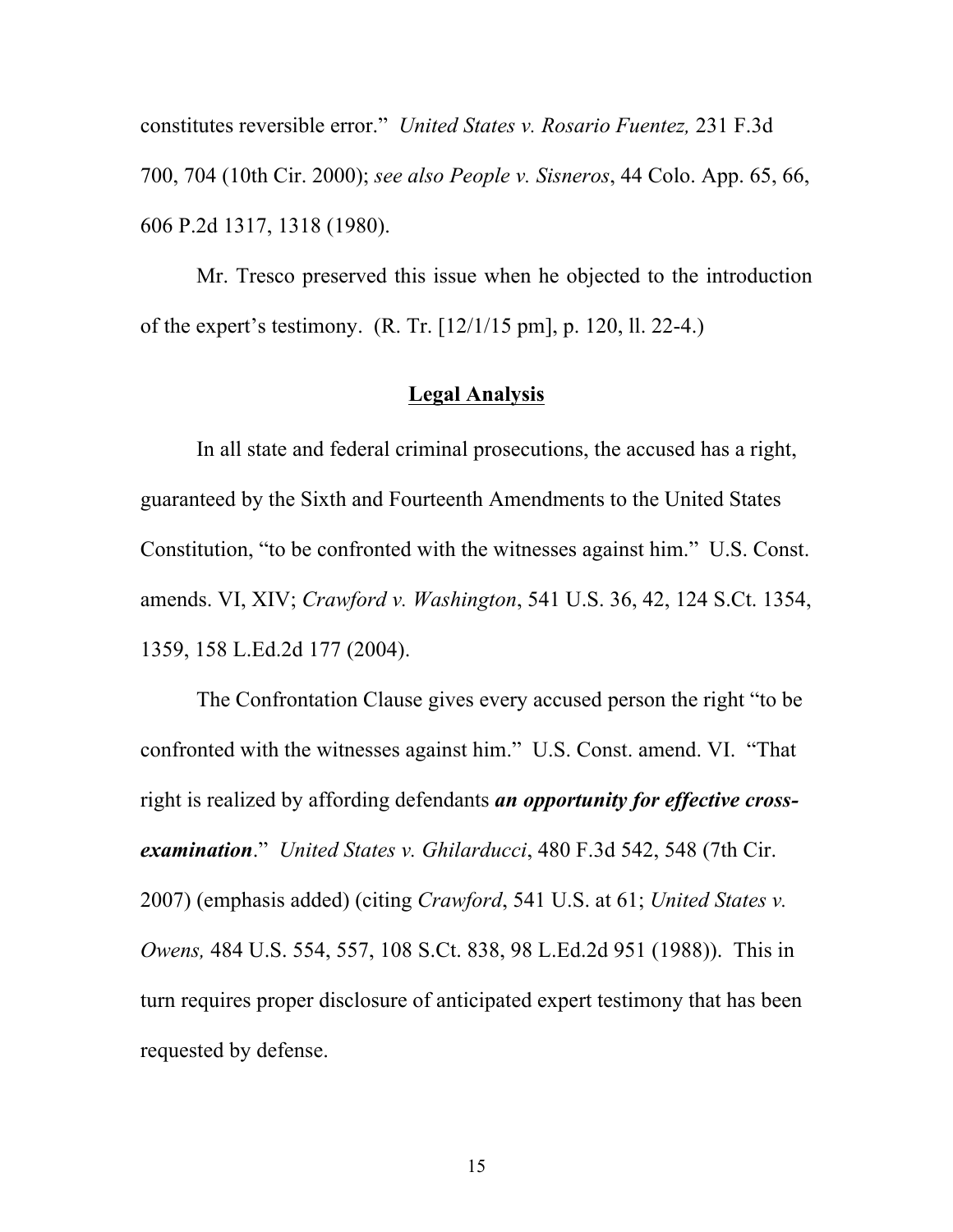On June 9, 2015, six months before the trial date, Mr. Tresco filed a motion requesting a summary of anticipated expert testimony and the underlying facts and data supporting the opinions of purported expert witnesses. (R. CF. pp. 26-8.) On December 1, 2015, at trial, the prosecution tried to elicit expert testimony regarding nerve damage and need for surgery as a result of Mr. Tresco punching the man who groped the woman he had proposed to that night. Mr. Tresco objected, asserting his rights under the Confrontation Clause and arguing that the prosecution had not disclosed any information regarding such testimony by their expert. (R. Tr. [12/1/15], pp. 120-22.) The trial court and prosecution acknowledged both Mr. Tresco's specific request for discovery of all expert material and the fact that the prosecution had not provided the information requested regarding the testimony it was trying to elicit from the expert. Nonetheless, the trial court overruled Mr. Tresco's objection and allowed the expert to testify.

In doing so, the trial court violated Mr. Tresco's rights under the Confrontation and Due Process Clauses because, as a result of the prosecution's failure to disclose, Mr. Tresco's attorneys had no opportunity to review and understand the expert's opinion and, therefore, could not effectively cross-examine him or reasonably decide whether they needed to interview the expert, change trial strategy based on what they learned,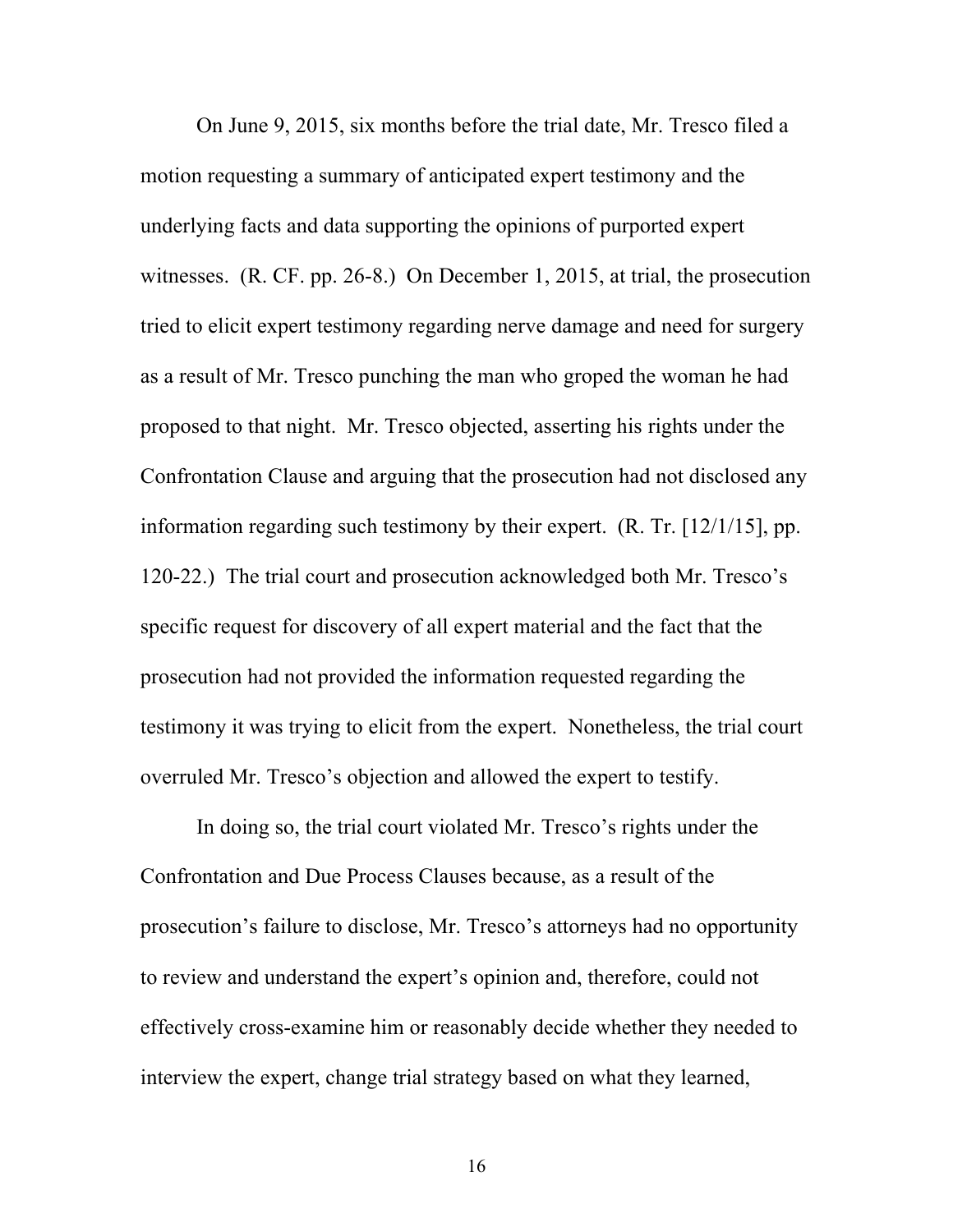present conflicting expert testimony. This was a reversible error. *Rosario Fuentez,* 231 F.3d at 704.

*III. The trial court deprived Mr. Tresco of his First and Fourteenth Amendment rights to freedom of belief and association when it considered the evidence of his unrelated and remote-in-time gang affiliation in sentencing him.*

#### **Standard of Review and Preservation**

Appellate courts review *de novo* a lower court's "findings of constitutional fact" and its "ultimate conclusions" regarding a First Amendment challenge. *See Fleming v. Jefferson County Sch. Dist.*, 298 F.3d 918, 922-23 (10th Cir. 2002). In doing so, they must "make an independent examination of the whole record." *Snyder v. Murray City Corp.,* 159 F.3d 1227, 1230 n.7 (10th Cir. 1998) (en banc) (quotation omitted); *Bose Corp. v. Consumers Union of United States, Inc.,* 466 U.S. 485 (1984); *Lewis v. Colorado Rockies Baseball Club*, 941 P.2d 266, 270 (Colo. 1997); *Bock v. Westminster Mall Co.,* 819 P.2d 55, 59 (Colo. 1991).

Mr. Tresco preserved this issue by objecting to introduction of the video at sentencing. (R. Tr. [1/22/2016], p. 3, ll. 3-8; p. 4, ll. 17-9.)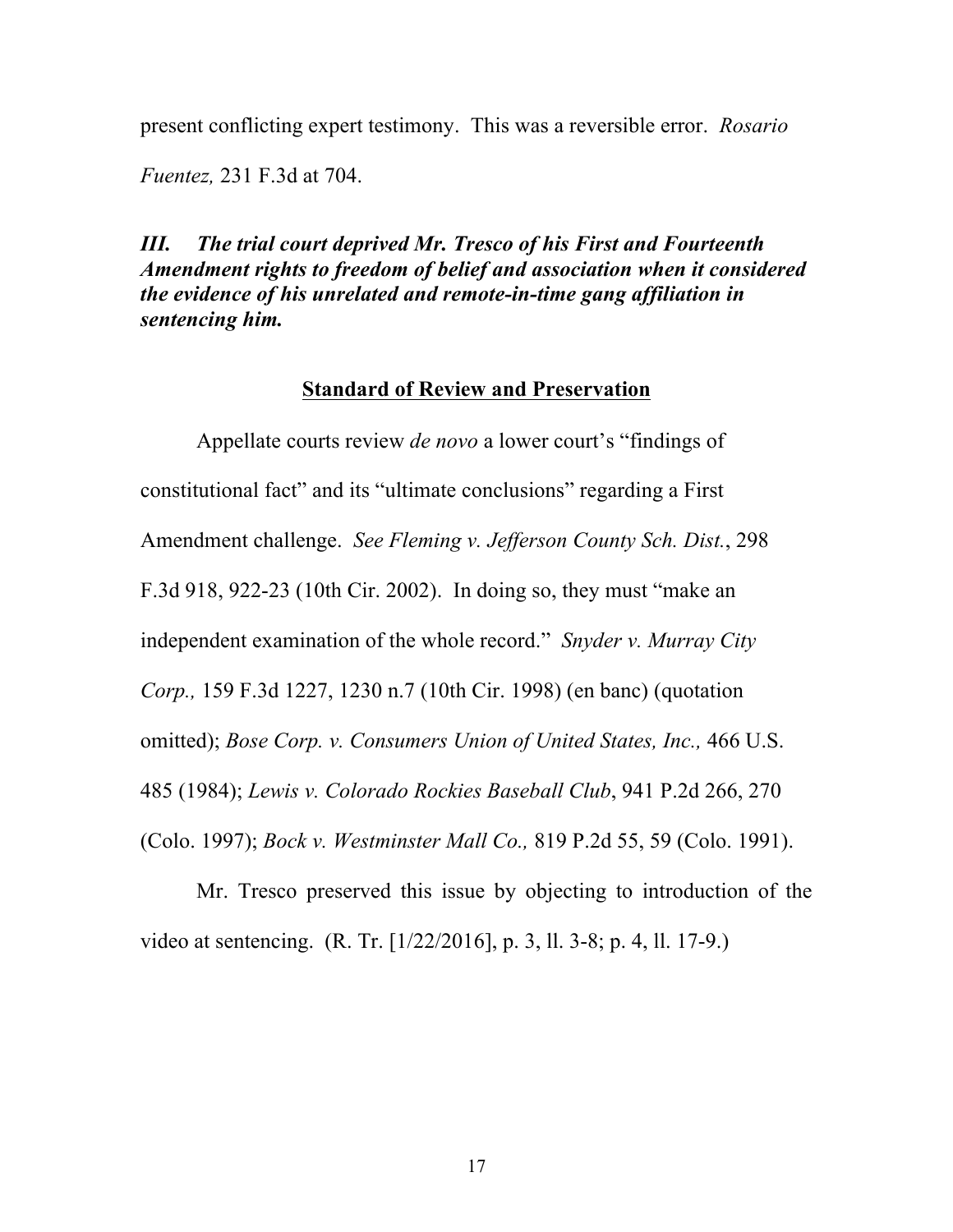#### **Legal Analysis**

The prosecution introduced the *Gangland* video at sentencing, as evidence of "the character of the man who stands in front of you," (R. Tr. [ $1/22/16$ ], p. 4, ll. 3-4), even though (1) the video was recorded in 2009, seven years earlier, (2) there were no allegations of any gang-related activities in this case, and (3) the prosecution did not introduce any evidence that Mr. Tresco was a member of a gang at the time the alleged crime occurred or that any gang was involved in activities for which he was convicted. In addition, the purpose of the documentary, as a counselor with the National Gang Crime Research Center put it, was "to show the community that this is something you don't want to do." (R. Tr. [1/22/16], pp. 7-8.)

The Supreme Court of United States drew a clear line in *Dawson v. Delaware*, preventing trial courts from violating criminal defendants' First and Fourteenth Amendment rights to freedom of association by considering evidence of unrelated gang membership at sentencing. 503 U.S. 159, 166, 112 S.Ct. 1093, 117 L.Ed.2d 309 (1992).

Regarding the reach of the First Amendment, the dissent correctly points out that it prevents the State from criminalizing certain conduct in the first instance. But it goes further than that. It prohibits a State from denying admission to the bar on the grounds of previous membership in the Communist Party, when there is no connection between that membership and the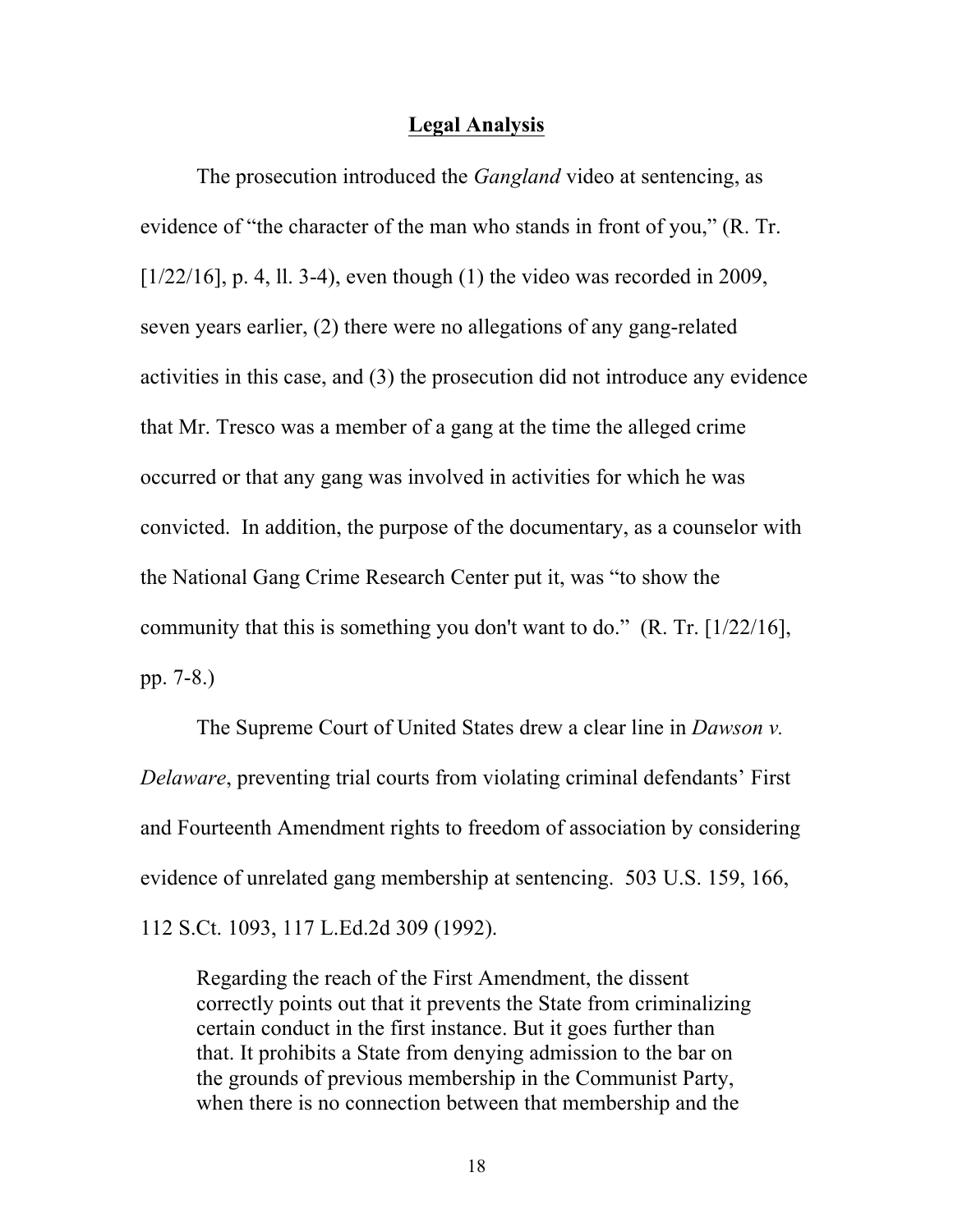"good moral character" required by the State to practice law. *Schware v. Board of Bar Examiners of N.M.,* 353 U.S. 232, 77 S.Ct. 752, 1 L.Ed.2d 796 (1957). It prohibits the State from requiring information from an organization that would impinge on First Amendment associational rights if there is no connection between the information sought and the State's interest. *Bates v. Little Rock,* 361 U.S. 516, 80 S.Ct. 412, 4 L.Ed.2d 480 (1960); *NAACP v. Alabama ex rel. Patterson,* 357 U.S. 449, 78 S.Ct. 1163, 2 L.Ed.2d 1488 (1958). We think that it similarly prevents Delaware here from employing evidence of a defendant's abstract beliefs at a sentencing hearing when those beliefs have no bearing on the issue being tried.

*Id.*, at 168. The trial court's consideration of evidence of gang membership in violation of the First Amendment is reversible error where, as here, the prosecution fails to tie the evidence to the crime in question and (because there was no proof or even allegation of gang-related activities in the case) the alleged gang membership was not relevant to proving any aggravating circumstances. *See id*. (holding that "[e]ven if the Delaware group to which Dawson allegedly belongs is racist, those beliefs, so far as we can determine, had no relevance to the sentencing proceeding in this case" and "[b]ecause the prosecution did not prove that the Aryan Brotherhood had committed any unlawful or violent acts, or had even endorsed such acts, the Aryan Brotherhood evidence was also not relevant to help prove any aggravating circumstance.").

As such, the trial court's decision in sentencing Mr. Tresco must be reversed.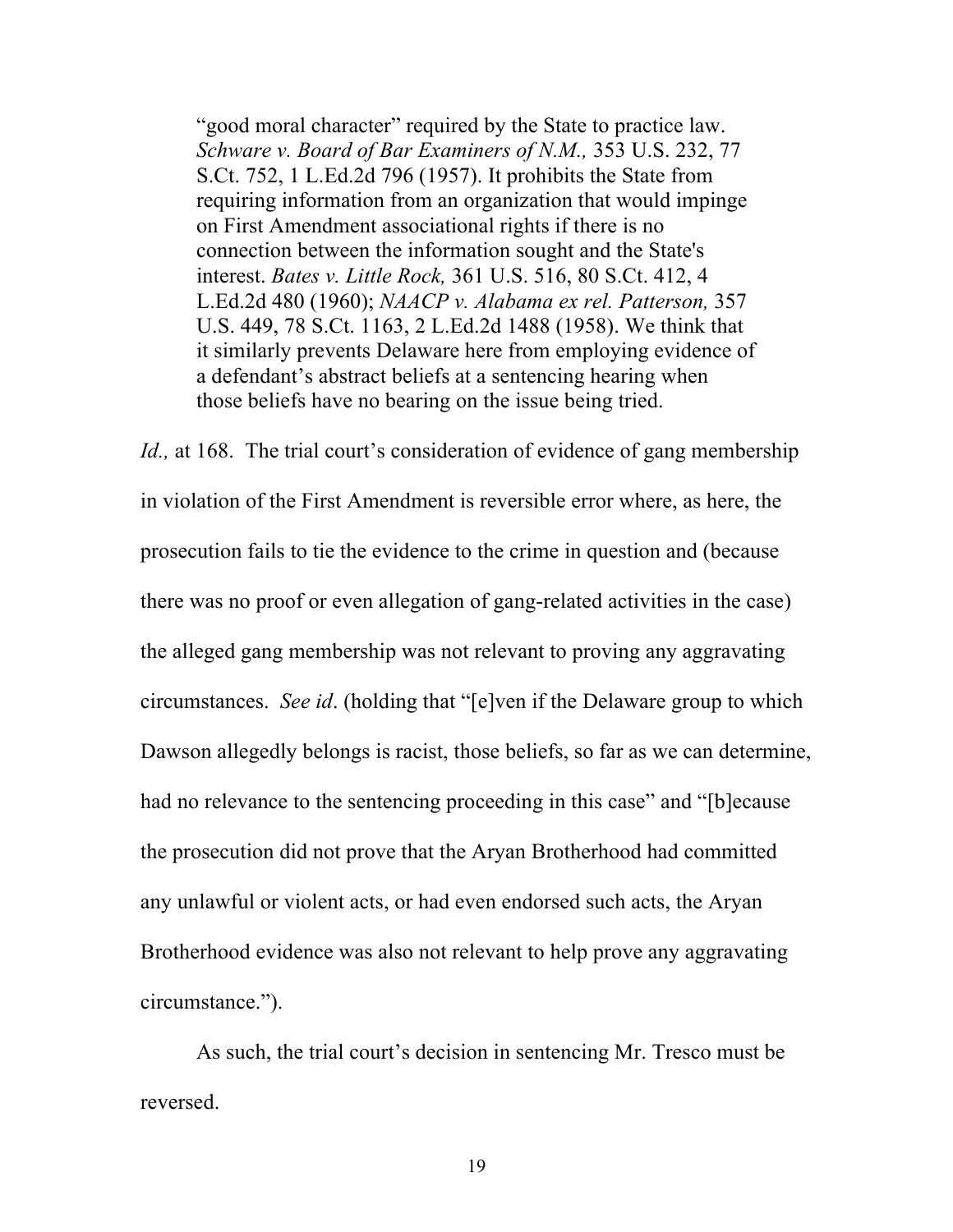## **CONCLUSION**

The trial court's constitutional errors violated Mr. Tresco's fundamental rights and should be reversed along with Mr. Tresco's conviction.

Respectfully submitted on March 8, 2017.

## AZIZPOUR DONNELLY, LLC

*/s/ Katayoun A. Donnelly*

Katayoun A. Donnelly, #38439 2373 Central Park Blvd., Suite 100 Denver, CO 80238

*Attorney for Defendant/Appellant (through ADC)*